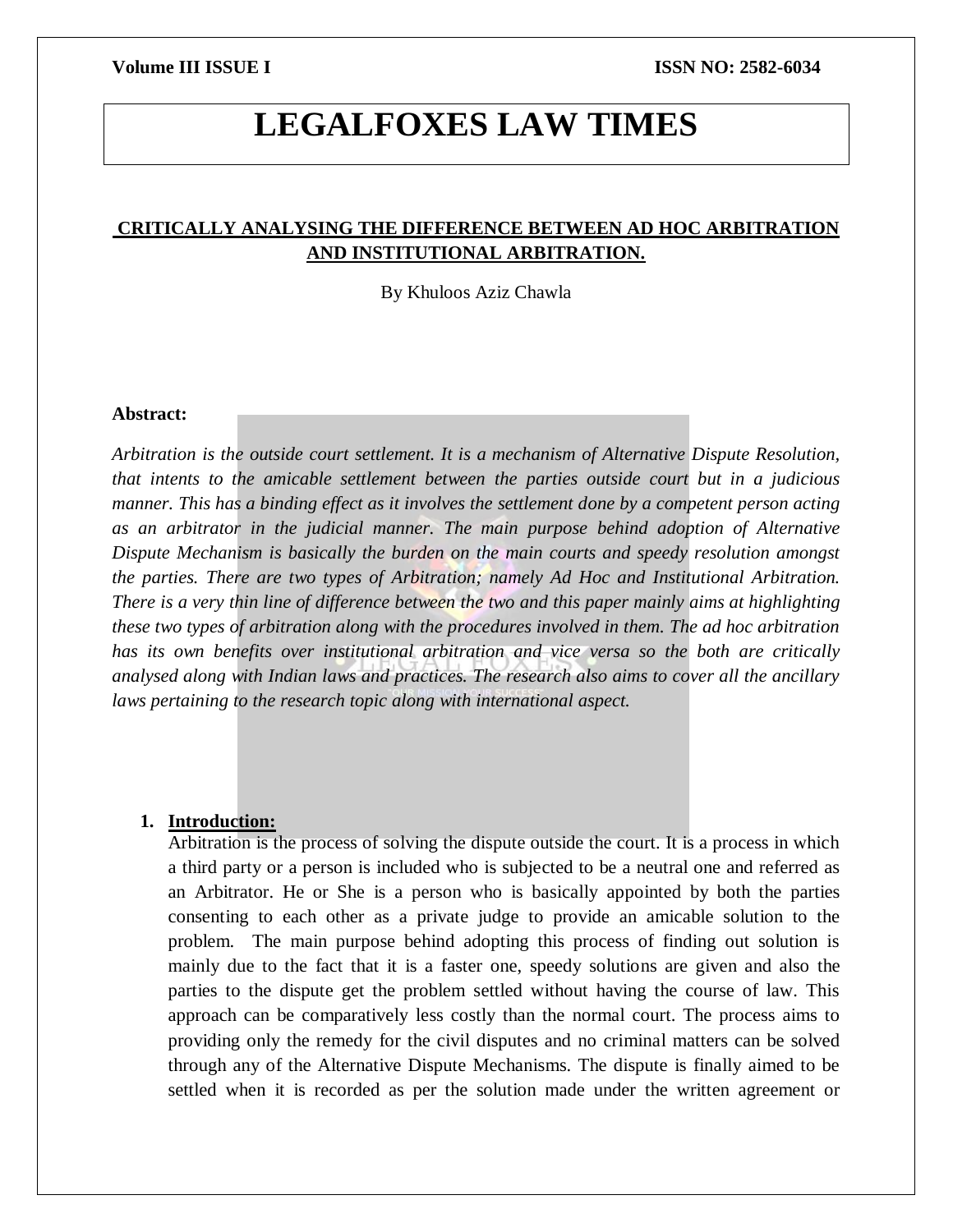arbitral award is made in that the solutions to the dispute are written and has a contractual obligation that is binding on both the parties. The arbitration is mainly common in the commercial field for its speedy and less complicated structure.

# **1.1. Ad Hoc Arbitration:**

Ad Hoc Arbitration is the one in which there are no institutions of arbitration involved. It is kind of an independent procedure. In this mechanism the parties have to establish their own procure for conduction the arbitration, the number of arbitrators to be appointed, the manner of the process or any other aspects associated with it, have to be determined by the parties themselves. This arbitration does not involve any outsider or administration as parties have to decide amongst themselves that which rules they wish to follow. Since, there is no involvement of any authority, this process is stated to be more flexible, cheaper and comparatively faster as parties decide most of the things by themselves.

If the parties cannot agree on such arbitral detail or, in default of agreement, laid down by the arbitral tribunal at a preliminary meeting once the arbitration has begun, it will be resolved by the law of the seat of arbitration.<sup>[1](https://viamediationcentre.org/readnews/NTI5/Ad-hoc-and-Institutional-Arbitration)</sup>

# **1.2. Institutional Arbitration:**

The institutional arbitration is the process where the arbitrators are there in an institute and unlike the ad hoc arbitration it is not governed by the parties rules. The institution is merely established for the purpose to find out the solution arbitrarily with the help of arbitrators that are enrolled in the institute. The institute has its own rules, regulations, procedures and norms that are to be followed while resolving the dispute between the parties.

In other words, it can be said that it is a specialized institution with permanent character intervenes and assumes the function of aiding and administering the process, as provided by rules of that particular institution.[2](https://www.latestlaws.com/wp-content/uploads/2018/09/Ad-Hoc-and-Institutional-Arbitration-By-Jyotsana-Uplavdiya.pdf)

### **2. Difference between Ad Hoc Arbitration and Institutional Arbitration:**

#### **2.1 Advantages of Ad Hoc Arbitration:**

The special characteristic of Ad Hoc Arbitration is that it can suited for all types of claims be it a larger one or a smaller one. The parties have major control over the whole process, this makes it comparatively easy on the whole. The effectiveness of this process is due to the fact that the procedure goes on as per the agreement between the parties. The parties with mutual consent can also adopt any international or ready-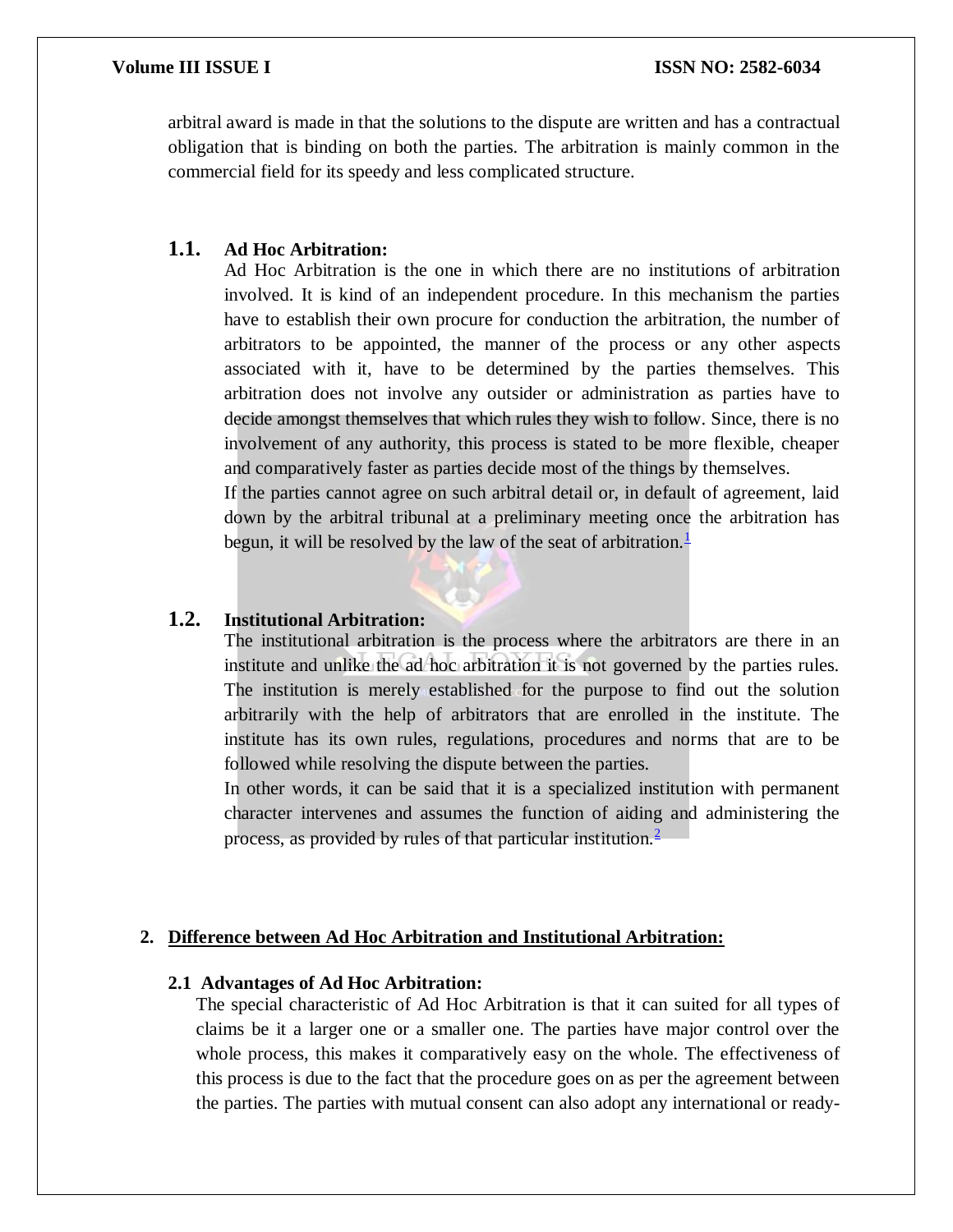### **Volume III ISSUE I ISSN NO: 2582-6034**

made available arbitration rules. Hence, the process is more flexible and cost effective or cheaper as it is parties discretion to decide the fees of the arbitrators unlike in institutional arbitration where, the fees of the tribunal and arbitrators is defined and there is no scope of negotiation.

### **2.2 Disadvantages of Ad Hoc Arbitration:**

The absence of the rules or regulations may be attractive as to the parties that they have to be governed by their own rules. But it usually leads to the means of conflict, especially in the matters of international arbitrator where the parties might not be aware of the good arbitrators in the country. The parties usually suffer due to lack of knowledge and if one of the parties are proactive then the other party surely suffers. Lastly, only if both the parties are ready to adapt the same procedures or do not have administrative conflicts then only it works otherwise Ad Hoc Arbitration's mechanism only leads to major conflicts.

- 1. SundraRajoo, 'Institutional and Ad hoc Arbitrations: Advantages and Disadvantages', The Law Review (2010),
- 2. Halsbury's Laws of England, (Butterworths, 4th edition, 1991) paragraph 601,332.

#### **2.3 Advantages of Institutional Arbitration:**

The biggest advantage here is the institution within itself under whom the issue is resolved. The efficiency is ensured as the administration is there to look after all the procedure, rules and establishment of the mechanism relating to resolving of disputes. The rules are clearly drafted along with the quality of arbitration panel as the institute enrols the competent persons and there is a supervisions of arbitration tribunal that ensures that there is no default in the procedure. Even if the errors are spotted then the parties can claim with respect to the institutional procedures.

### **2.4 Disadvantages of Institutional Arbitration:**

The institutional arbitration is governed by or under an institution so it is comparatively costly. It is not flexible and the parties do not feel as open or freedom they have in Ad Hoc Arbitration. It is more strict and the rules are governed under the authority that might delay in procedures sometime.

#### **3. Indian Perspective:**

The Indian laws are mainly focused on the institutional arbitration. The Arbitration and Conciliation Act 1996, mainly focuses on the laws of arbitration in association with various tribunals or institutions. The institutions such as New Delhi International